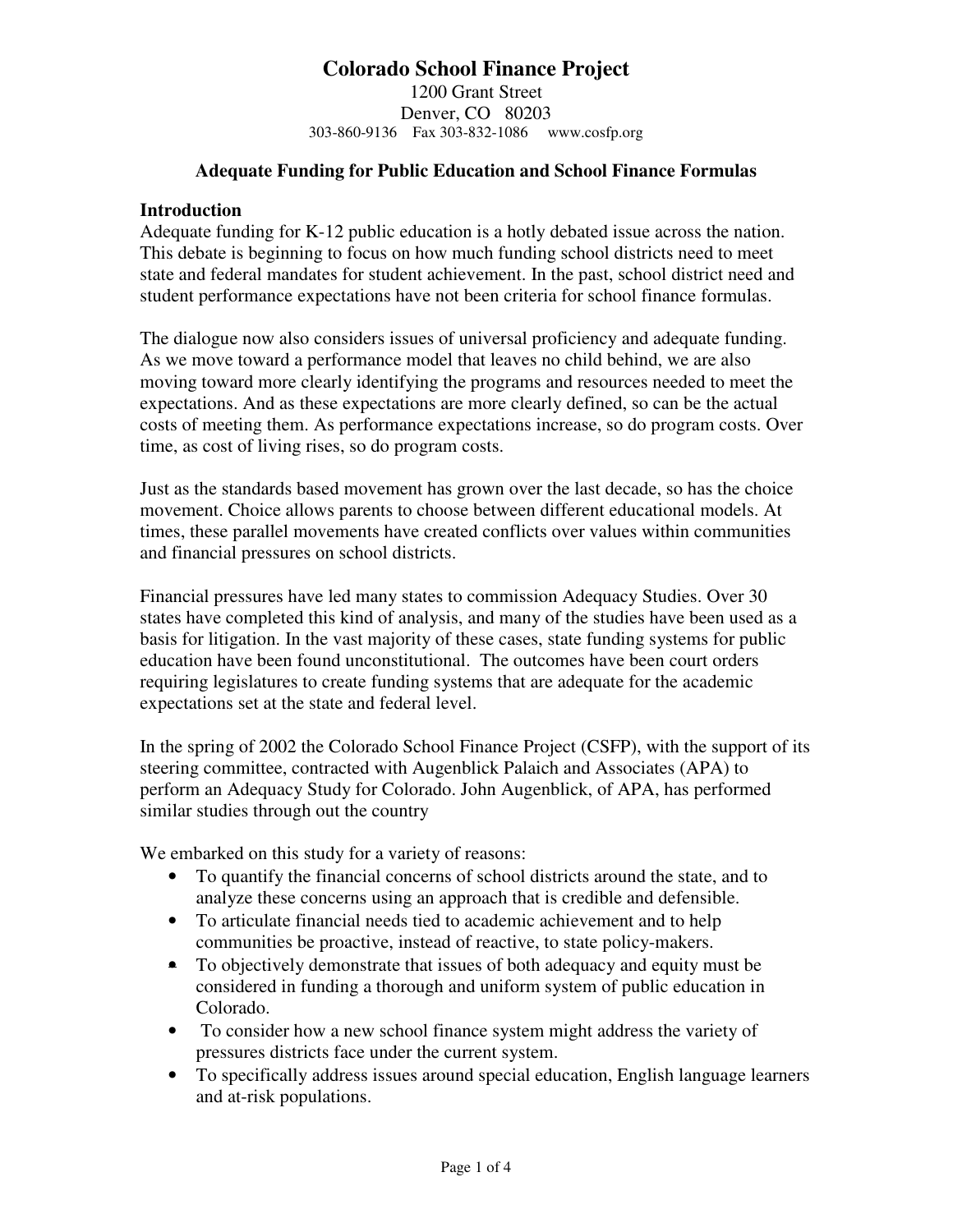1200 Grant Street Denver, CO 80203 303-860-9136 Fax 303-832-1086 www.cosfp.org

## **Adequate Funding for Public Education and School Finance Formulas**

### **Adequacy Study Approach**

The adequacy study consists of three components.

It was first necessary to determine adequacy of funding in relation to costs. This was done using the Professional Judgement and Successful Schools models. Neither of these methodologies considers the costs of capital construction, transportation or food services. These costs should be evaluated and addressed during the modeling phase of creating a new school finance act.

Professional Judgement panels were composed of individuals selected from around the state, representing a variety of school district sizes and areas of expertise. Five model school district sizes were established. Panels were asked to design and establish the programs needed to meet the academic expectations set under Colorado's 12 Model Content Standards and accreditation system, as well as those required by No Child Left Behind (NCLB). This process was reviewed by district panels and an all-state expert panel.

After these reviews, APA assigned costs to the identified needs. The costs were then reviewed by the expert panel and compared to trends outside of Colorado. This information was used to determine a base level of funding for school districts and the characteristics of the population being served. Perhaps the most important finding from the Professional Judgement panels was that adequate per pupil funding must be weighted to take into account student characteristics (the number of special education, English Language Learners and at-risk students) as well as district size and cost of living, and that these factors must be considered in totality, not as categoricals. This approach is common in many states. It allows funding adjustments to more accurately target the needs of the students and costs associated with program delivery.

The Successful Schools approach is quite different from the Professional Judgement model in that it considers how much is spent by school districts that are considered to be successful under the established accountability systems, such as NCLB. This more simplistic methodology considers spending by a single district or an average of districts, but it does not allow for analysis of spending on special education, English language learners or at-risk populations. The Successful Schools model cannot alone be used to create a comprehensive school finance structure. Factors to address the needs of special populations must be added in.

The second component of the adequacy study established a review committee separate from the steering committee, which represented the diversity of this state's stakeholders. The committee included school board members, superintendents, chief financial officers, legislators, state school board members, the executive directors and lobbyists from the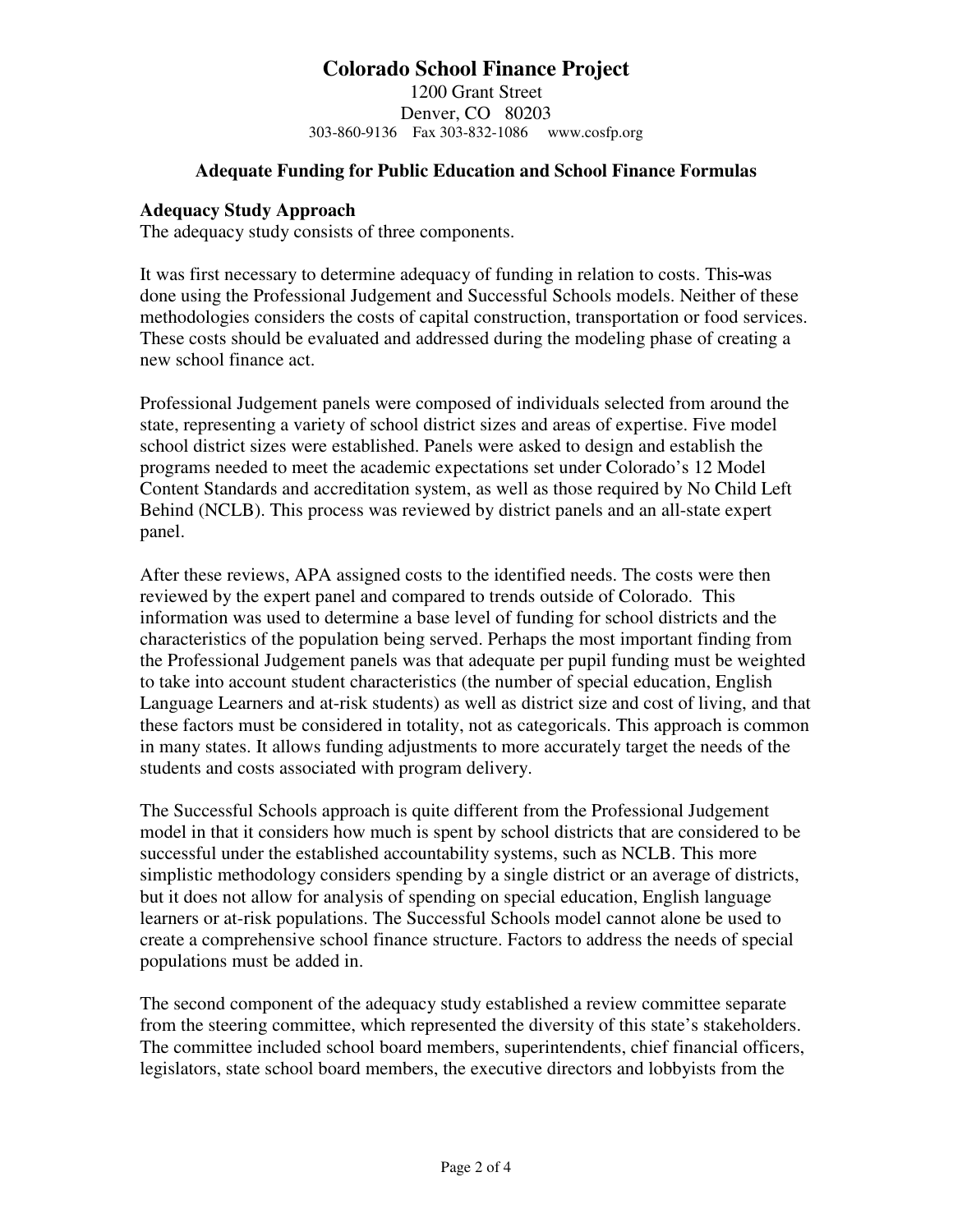1200 Grant Street Denver, CO 80203 303-860-9136 Fax 303-832-1086 www.cosfp.org

## **Adequate Funding for Public Education and School Finance Formulas**

Colorado Association of School Boards (CASB), the Colorado Association of School Executives (CASE) and the Colorado Education Association (CEA).

The group met numerous times to review the work of the consultants and to help draft the guiding principles for resource allocation. These guiding principles continue to be a work in progress, and are an important foundation for any future modeling of a new school finance formula.

Gathering input to help define the public's perception of the attributes of a successful school or district is the third component. This data was compiled through surveys conducted by George K Baum, and through anecdotal information gathered over a series of brown bag lunches in the business community, and helped articulate a clearer vision of funding for Colorado schools.

### **Discussion**

The Adequacy Study was completed in January of 2003. The analysis took into account Colorado's adopted plan under NCLB, including the expectation that academic results would rise dramatically in 2006 and 2009. The challenge presented by raising this bar is compounded by the state's choice of a sub-population sample size of 30, which makes it difficult or impossible for larger districts to satisfy federal requirements for Adequate Yearly Progress (AYP). The impact of this relatively small sub-population sample size is reflected in the 2004 NCLB data: No Colorado school district serving more than 5000 students made AYP. It is interesting to note that it would be difficult to find a large enough sample of school districts to be statistically sound to currently apply the Successful Schools model in this state.

The results of the Adequacy Study are rich in information and have been used to educate school districts and state policy makers. The Professional Judgement model portion of the Study has been recently updated to include policy implementation from two years of NCLB and the new state requirements around Colorado Commission of Higher Education (CCHE). Other work considers issues arising from existing tax policy, focusing on the state's increasing portion of K-12 funding and local districts lack of ability to address or fix the issue.

We now embrace the opportunity to begin modeling possibilities for a new school finance act. The Adequacy Study, its update and the guiding principles for resource allocation each influence and guide the possible scenarios. This work has been dynamic, rewarding, frustrating and invaluable as these discussions have begun to move forward in the education community.